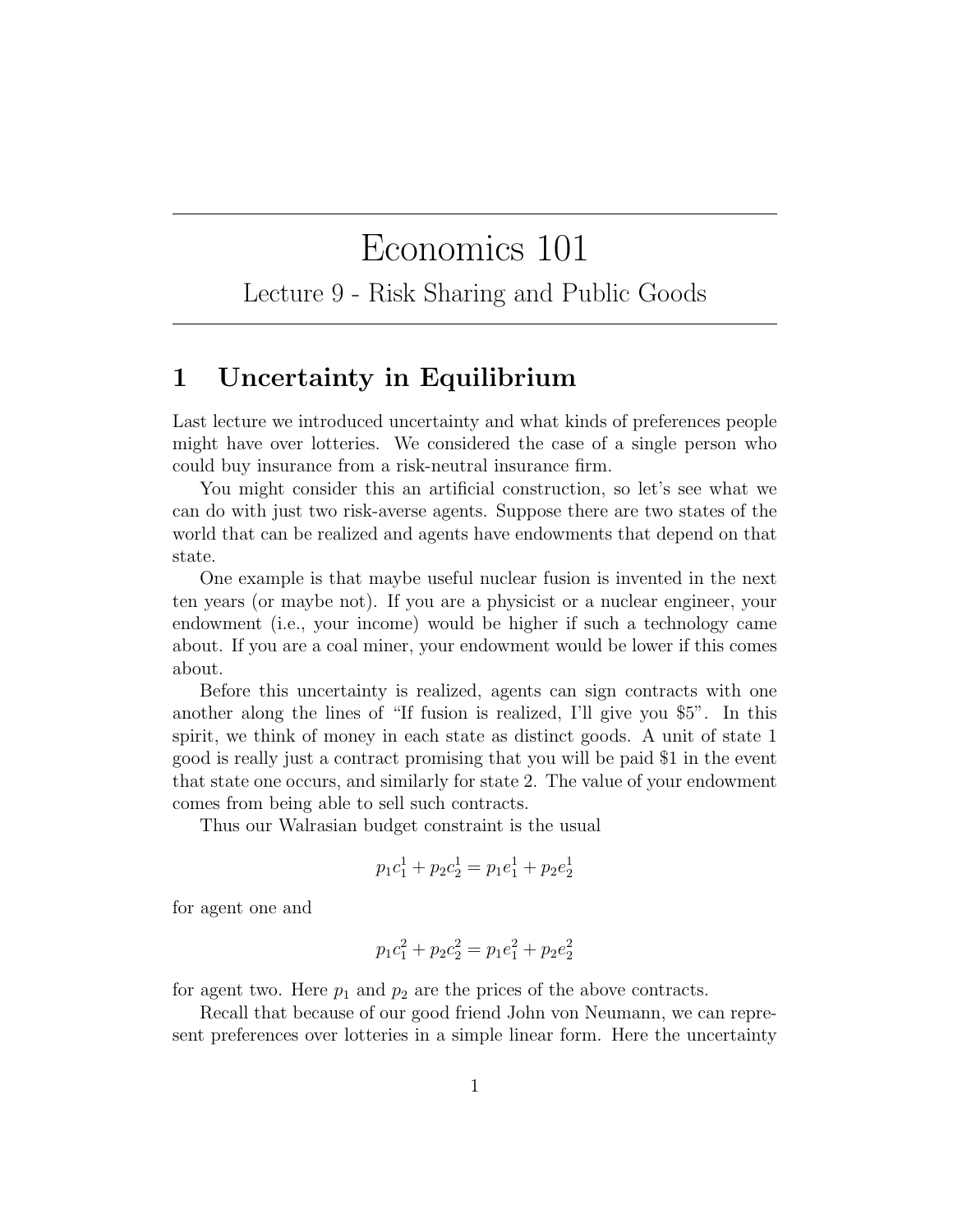is over what state is realized. In state one, agent one consumes  $c_1^1$ , while he consumes  $c_2^1$  in state two.

Until now, we have taken probabilities as given from on high. However, clearly reasonable people can disagree about the probability of certain events (wars, natural disasters, etc.). In the case where probabilities are commonly known and agreed upon, we say that agents have objective probabilities. In the case where agents are free to have different probabilities, we call these subjective probabilities or beliefs.

So then if  $\pi^1$  and  $\pi^2$  are the agents' beliefs about the probability of state one occurring, utility is

$$
u^{1}(c_1^1, c_2^1) = \pi^{1}u^{1}(c_1^1) + (1 - \pi^{1})u^{1}(c_2^1)
$$
  

$$
u^{2}(c_1^2, c_2^2) = \pi^{2}u^{2}(c_1^2) + (1 - \pi^{2})u^{2}(c_2^2)
$$

Let's go ahead and solve for the optimal consumption

$$
\mathcal{L}^{1} = \pi^{1} u_{1}^{1}(c_{1}^{1}) + (1 - \pi^{1}) u_{2}^{1}(c_{2}^{1}) + \lambda^{1}(p_{1}e_{1}^{1} + p_{2}e_{2}^{1} - p_{1}c_{1}^{1} - p_{2}c_{2}^{1})
$$
\n
$$
\Rightarrow \frac{\partial \mathcal{L}^{1}}{\partial c_{1}^{1}} = \pi^{1} u_{1}^{1}(c_{1}^{1}) - p_{1} \lambda^{1} = 0 \Rightarrow \pi^{1} u_{1}^{1}(c_{1}^{1}) = p_{1} \lambda^{1}
$$
\n
$$
\Rightarrow \frac{\partial \mathcal{L}^{1}}{\partial c_{2}^{1}} = (1 - \pi^{1}) u_{2}^{1}(c_{2}^{1}) - p_{2} \lambda^{1} = 0 \Rightarrow (1 - \pi^{1}) u_{2}^{1}(c_{2}^{1}) = p_{2} \lambda^{1}
$$
\n
$$
\Rightarrow \left(\frac{\pi^{1}}{1 - \pi^{1}}\right) \frac{u_{1}^{1}(c_{1}^{1})}{u_{2}^{1}(c_{2}^{1})} = \frac{p_{1}}{p_{2}}
$$

Doing the same for agent two would give us

$$
\left(\frac{\pi^2}{1-\pi^2}\right) \frac{u_1^2(c_1^2)}{u_2^2(c_2^2)} = \frac{p_1}{p_2}
$$

Combining these, we get the same old MRS condition

$$
\left(\frac{\pi^1}{1-\pi^1}\right) \frac{u_1^1(c_1^1)}{u_2^1(c_2^1)} = \left(\frac{\pi^2}{1-\pi^2}\right) \frac{u_1^2(c_1^2)}{u_2^2(c_2^2)}
$$

Now let's drop this pretense of subjectivity and say  $\pi^1 = \pi^2$ , that is, the agents agree on the probability of each state. This yields

$$
\frac{u_1^1(c_1^1)}{u_2^1(c_2^1)} = \frac{u_1^2(c_1^2)}{u_2^2(c_2^2)}
$$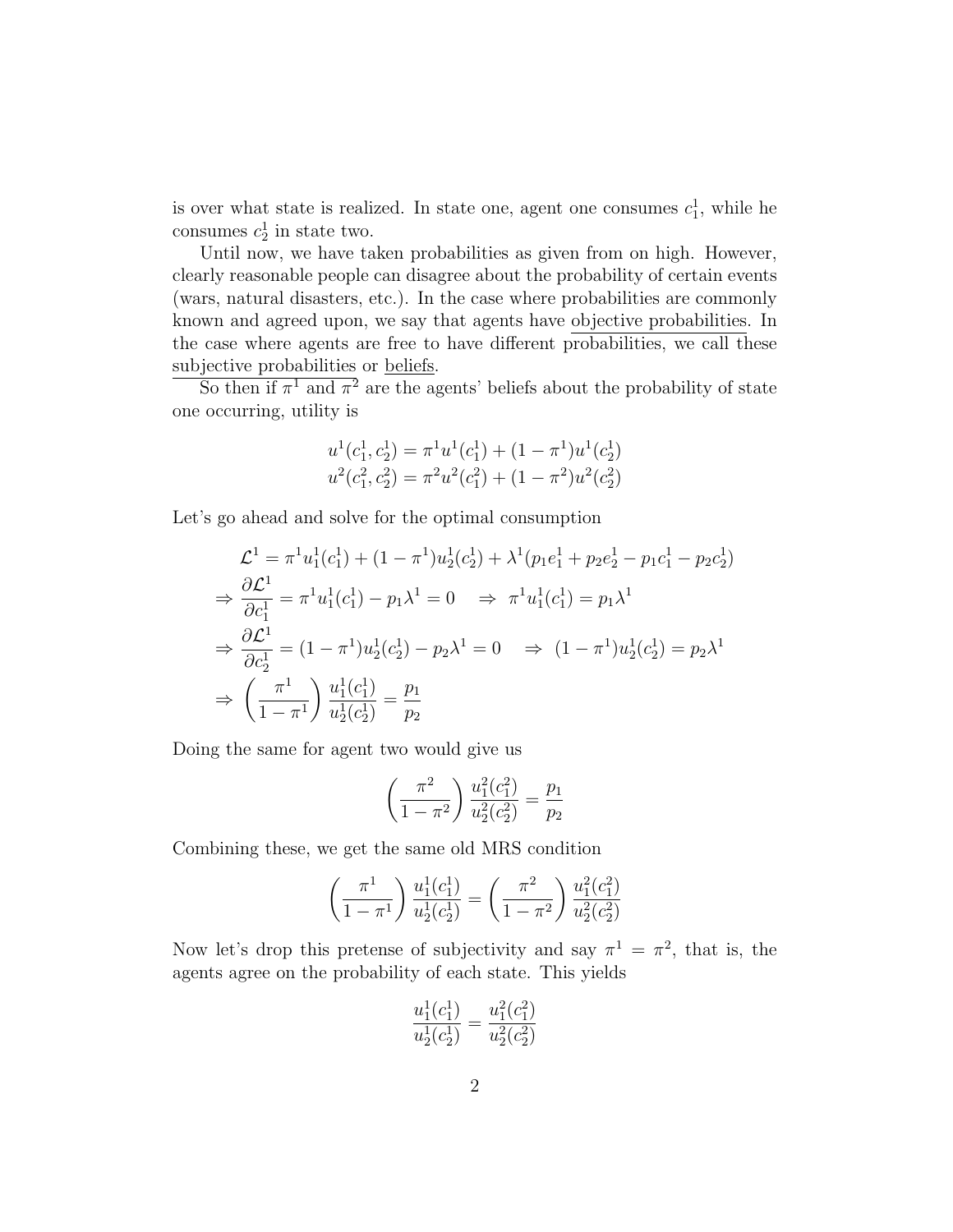To close the model, we simply have to impose market clearing. That is, in any given state, the total consumption in that state must equal the total endowment. Therefore

$$
c_1^1 + c_1^2 = e_1^1 + e_1^2 = e_1
$$
  

$$
c_2^1 + c_2^2 = e_2^1 + e_2^2 = e_2
$$

Substituting into the above, we find

$$
\frac{u_1^1(c_1^1)}{u_2^1(c_2^1)} = \frac{u_1^2(e_1 - c_1^1)}{u_2^2(e_2 - c_2^1)}
$$

This equation is quite elegant actually. Consider the possible endowments. If the aggregate endowment differs across states, then we say there is aggregate uncertainty.

In the case where there is no aggregate uncertainty, then  $e_1 = e_2 = e$ 

$$
\frac{u_1^1(c_1^1)}{u_2^1(c_2^1)} = \frac{u_1^2(e - c_1^1)}{u_2^2(e - c_2^1)}
$$

In fact,  $c_1^1 = c_2^1$  is a solution to this equation. In that case, we also have  $c_1^2 = c_2^2$ . This means that each agent consumes the same thing, regardless of the state. They perfectly insure each other.

Example 1 (Cobb-Douglas). Consider the case where the Bernoulli utility function is  $u(x) = \log(x)$ . Then utility is

$$
u^{1}(c_{1}^{1}, c_{2}^{1}) = \pi^{1} \log(c_{1}^{1}) + (1 - \pi^{1}) \log(c_{2}^{1})
$$

Now let's maximize this

$$
\mathcal{L}^{1} = \pi^{1} \log(c_{1}^{1}) + (1 - \pi^{1}) \log(c_{2}^{1}) + \lambda^{1} (p_{1}e_{1}^{1} + p_{2}e_{2}^{1} - p_{1}c_{1}^{1} - p_{2}c_{2}^{1})
$$
  
\n
$$
\Rightarrow \frac{\partial \mathcal{L}^{1}}{\partial c_{1}^{1}} = \frac{\pi^{1}}{c_{1}^{1}} - p_{1}\lambda^{1} = 0
$$
  
\n
$$
\Rightarrow \frac{\partial \mathcal{L}^{1}}{\partial c_{2}^{1}} = \frac{1 - \pi^{1}}{c_{2}^{1}} - p_{2}\lambda^{1} = 0
$$
  
\n
$$
\Rightarrow 1 = \lambda^{1} (p_{1}c_{1}^{1} + p_{2}c_{2}^{1}) = \lambda^{1} (p_{1}e_{1}^{1} + p_{2}e_{2}^{1})
$$
  
\n
$$
\Rightarrow c_{1}^{1} = \frac{\pi^{1} (p_{1}e_{1}^{1} + p_{2}e_{2}^{1})}{p_{1}} \quad \text{and} \quad c_{2}^{1} = \frac{(1 - \pi^{1}) (p_{1}e_{1}^{1} + p_{2}e_{2}^{1})}{p_{2}}
$$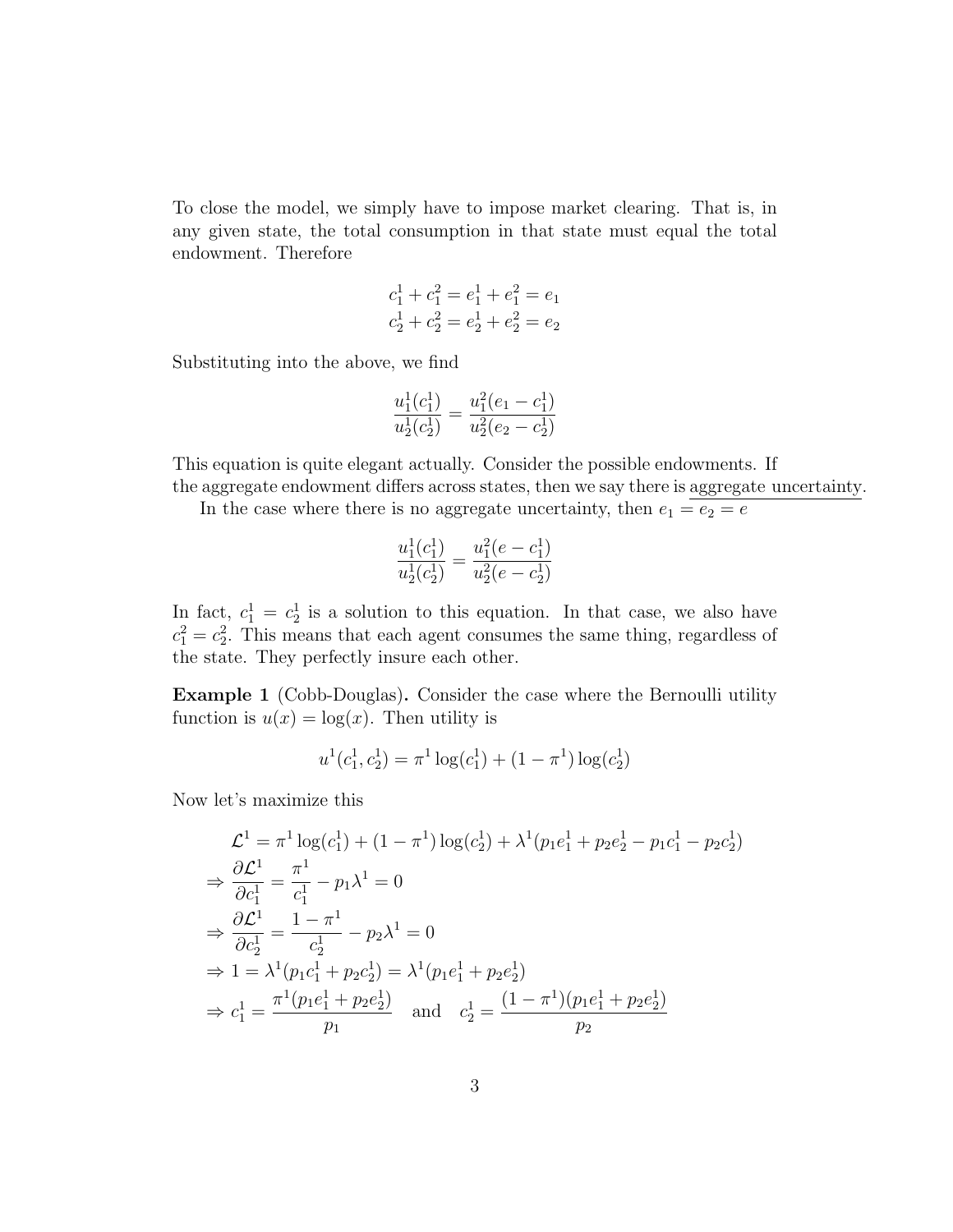As always we are free to normalize prices to  $(p_1, p_2) = (1, p)$ . Therefore

$$
c_1^1 = \pi^1(e_1^1 + pe_2^1)
$$
 and  $c_2^1 = \frac{(1 - \pi^1)(e_1^1 + pe_2^1)}{p}$ 

and analogously for agent two. Plugging this into the market clearing condition for good one

$$
\pi^{1}(e_1^1 + pe_2^1) + \pi^{2}(e_1^2 + pe_2^2) = e_1^1 + e_1^2
$$
  
\n
$$
\Rightarrow p = \frac{(1 - \pi^{1})e_1^1 + (1 - \pi^{2})e_1^2}{\pi^{1}e_2^1 + \pi^{2}e_2^2}
$$

Now let's return to the objective probability case where  $\pi^1 = \pi^2 = \pi$ . Here we get

$$
p = \left(\frac{1-\pi}{\pi}\right) \left(\frac{e_1^1 + e_1^2}{e_2^1 + e_2^2}\right) = \left(\frac{1-\pi}{\pi}\right) \left(\frac{e_1}{e_2}\right)
$$

Plugging this back into the consumption equations

$$
c_1^1 = e_1 \left[ \pi \left( \frac{e_1^1}{e_1} \right) + (1 - \pi) \left( \frac{e_2^1}{e_2} \right) \right]
$$
  
\n
$$
c_2^1 = e_2 \left[ \pi \left( \frac{e_1^1}{e_1} \right) + (1 - \pi) \left( \frac{e_2^1}{e_2} \right) \right]
$$
  
\n
$$
c_1^2 = e_1 \left[ \pi \left( \frac{e_1^2}{e_1} \right) + (1 - \pi) \left( \frac{e_2^2}{e_2} \right) \right]
$$
  
\n
$$
c_2^2 = e_2 \left[ \pi \left( \frac{e_1^2}{e_1} \right) + (1 - \pi) \left( \frac{e_2^2}{e_2} \right) \right]
$$

So if we let each person's expected fraction of the aggregate endowment be

$$
F^{1} = \pi \left(\frac{e_1^{1}}{e_1}\right) + (1 - \pi) \left(\frac{e_2^{1}}{e_2}\right)
$$

$$
F^{2} = \pi \left(\frac{e_1^{2}}{e_1}\right) + (1 - \pi) \left(\frac{e_2^{2}}{e_2}\right)
$$

then these can be expressed as

$$
\frac{c_1^1}{e_1} = \frac{c_2^1}{e_2} = F^1
$$

$$
\frac{c_1^2}{e_1} = \frac{c_2^2}{e_2} = F^2
$$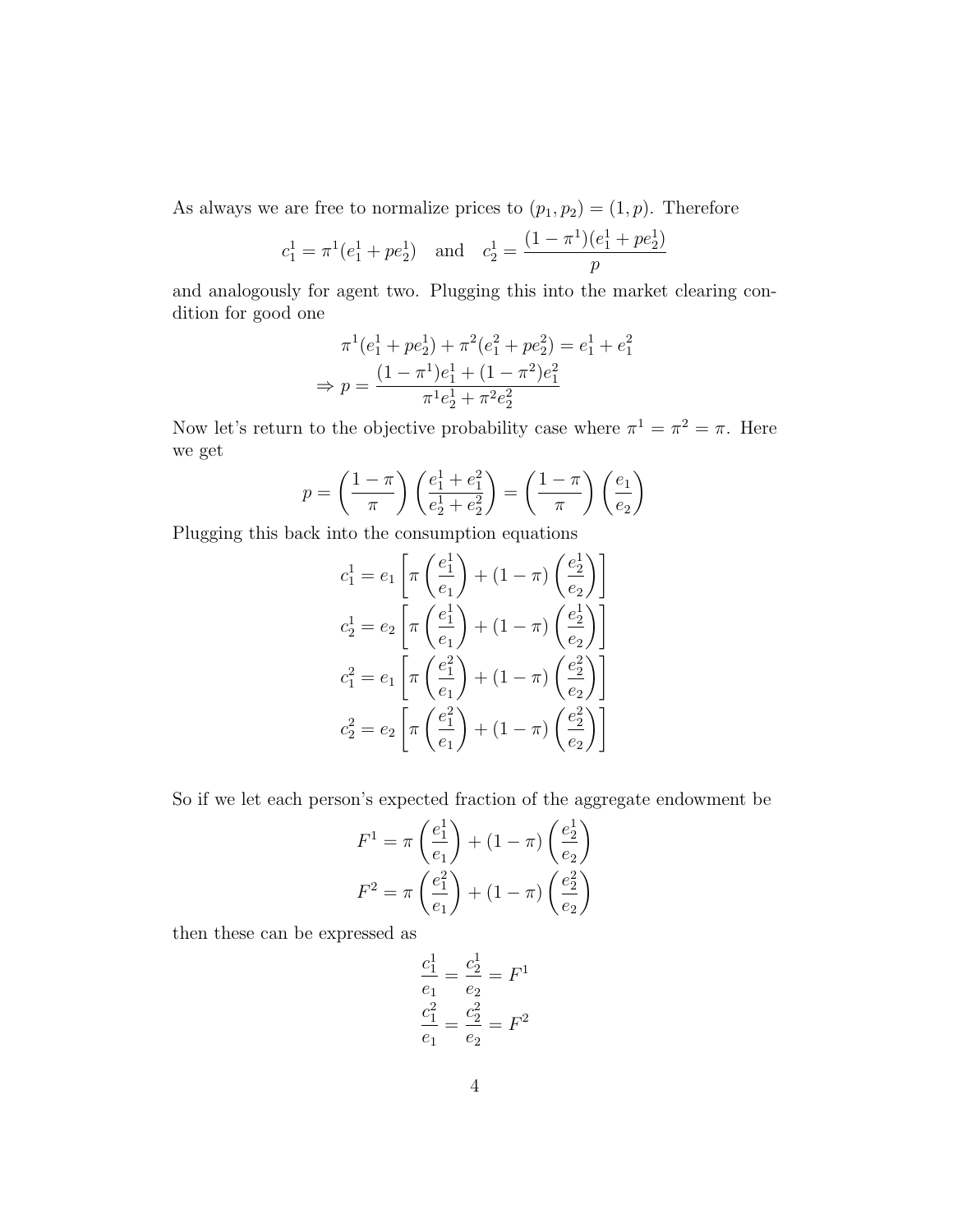Since we allow for the aggregate endowment to vary across states, agents will not have the same consumption across states. But they will still have the same fraction of the aggregate endowment across states. This fraction will be equal to their expected fraction of the aggregate endowment. Notice that when we do have  $e_1 = e_2$ 

$$
c_1^1 = c_2^1 = \pi e_1^1 + (1 - \pi)e_2^1
$$
  

$$
c_1^2 = c_2^2 = \pi e_1^2 + (1 - \pi)e_2^2
$$

Agents consume their expected endowment in both states and we have the perfect consumption smoothing result we saw earlier.

Now consider an alternative scenario. Agents have the same endowment within each states, but this common endowment varies across states. In particular, each agent starts with half the aggregate endowment

$$
e_1^1 = e_1^2 = \frac{e_1}{2}
$$

$$
e_2^1 = e_2^2 = \frac{e_2}{2}
$$

In this case the price is

$$
p = \left[ \frac{(1 - \pi^{1}) + (1 - \pi^{2})}{\pi^{1} + \pi^{2}} \right] \left( \frac{e_{1}}{e_{2}} \right)
$$

Plugging this into consumption

$$
c_1^1 = \frac{\pi^1}{2} (e_1 + pe_2) = e_1 \left[ \frac{\pi^1}{\pi^1 + \pi^2} \right]
$$
  
\n
$$
c_2^1 = \frac{1 - \pi^1}{2} \left( \frac{e_1 + pe_2}{p} \right) = e_2 \left[ \frac{1 - \pi^1}{(1 - \pi^1) + (1 - \pi^2)} \right]
$$
  
\n
$$
c_1^2 = \frac{\pi^2}{2} (e_1 + pe_2) = e_1 \left[ \frac{\pi^2}{\pi^1 + \pi^2} \right]
$$
  
\n
$$
c_2^2 = \frac{1 - \pi^2}{2} \left( \frac{e_1 + pe_2}{p} \right) = e_2 \left[ \frac{1 - \pi^2}{(1 - \pi^1) + (1 - \pi^2)} \right]
$$

So each person consumes a fraction of the aggregate endowment equal to their relative belief that that state will occur.

It may help to put the above exercises in perspective. In the case of equal endowments but differing subjective probabilities, the intuition is fairly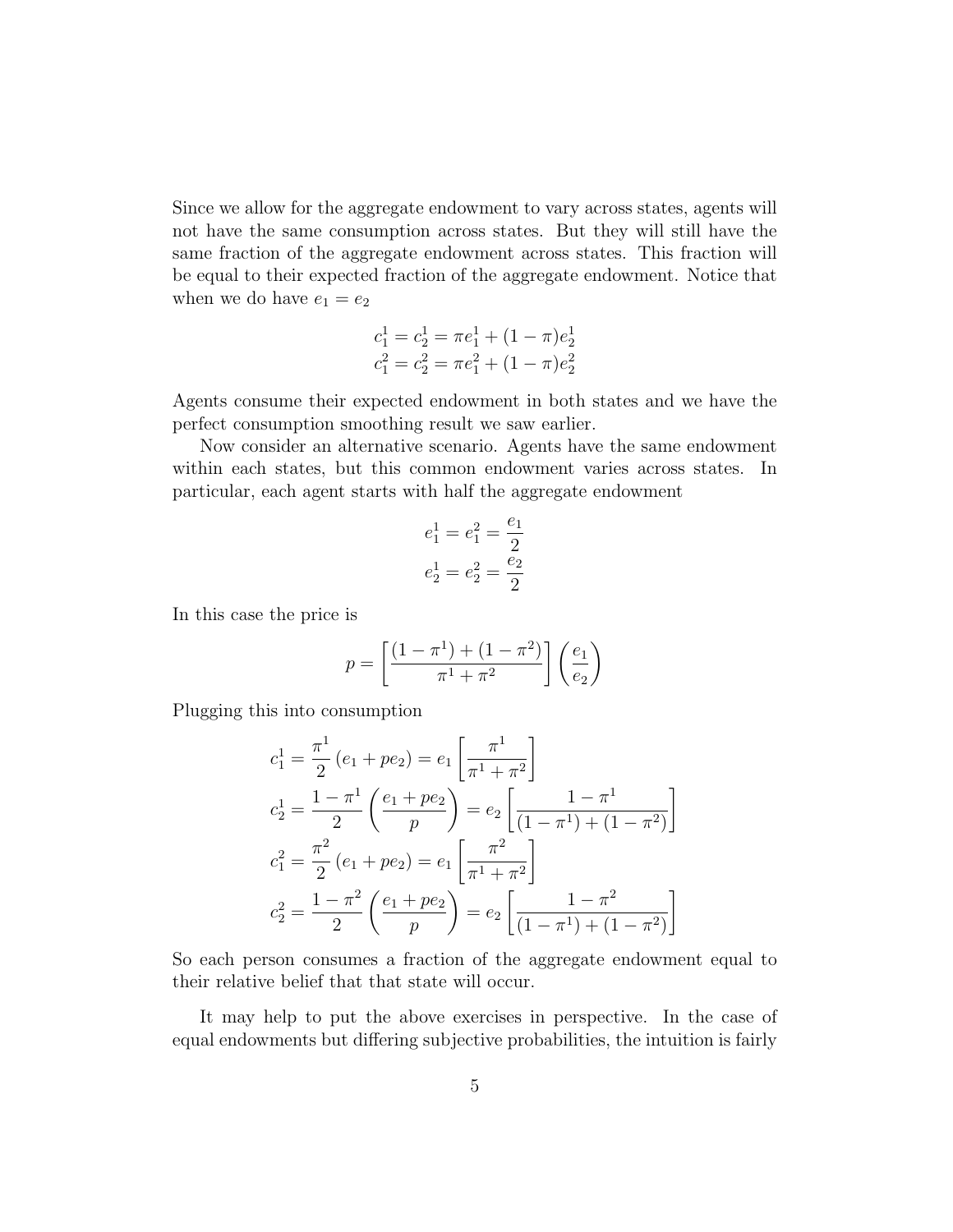intuitive. Imagine you have two agents and one has a higher belief that a certain sports team or political candidate will win a contest. The two can make a bet with one another where the agent wit the higher belief is paid in the event of a victory and pays out in the event of a loss. This is exactly what we derive above.

It is important to remember that the agents don't care intrinsically about which state is realized. In a real world sports example, people might derive actual utility from the mere fact that a particular team wins, while we actually rule that out here. This could only happen in our framework if the fate of the team affected them financially.

Now let's consider the case of common beliefs and differing endowments. Think back to the nuclear fusion example. Before it is realized whether fusion takes off, the coal miner and the nuclear engineer could write a contract where the nuclear engineer pays the coal miner if it does take off and the coal miner pays the nuclear engineer in the opposite case.

In practice, many of these contracts are never written because it is simple too costly to consider every possible eventuality. This is often called incomplete markets. Other times, these contracts are not written due to incentive problems. We'll get into that more in the next lecture.

## 2 Public Goods

Sadly, it is now time to leave the safe confines of the First Welfare Theorem. Up until now, we have assumed that individual consumption has no effect on other agents' utility. Now we will introduce a fairly rudimentary notion of public good. The level of public good will be denoted by G. Each agent will have utility over their own consumption and  $x$  and the level of the public good. Producing a quantity G of public goods costs  $c(G)$  units of the private good. We're interested in finding the Pareto optimal level of public good. Thus we wish to maximize

$$
W(x_1, x_2, G|\beta) = \beta u^{1}(x_1, G) + (1 - \beta)u^{2}(x_2, G)
$$

subject to the feasibility constraint

$$
x_1 + x_2 + c(G) = e
$$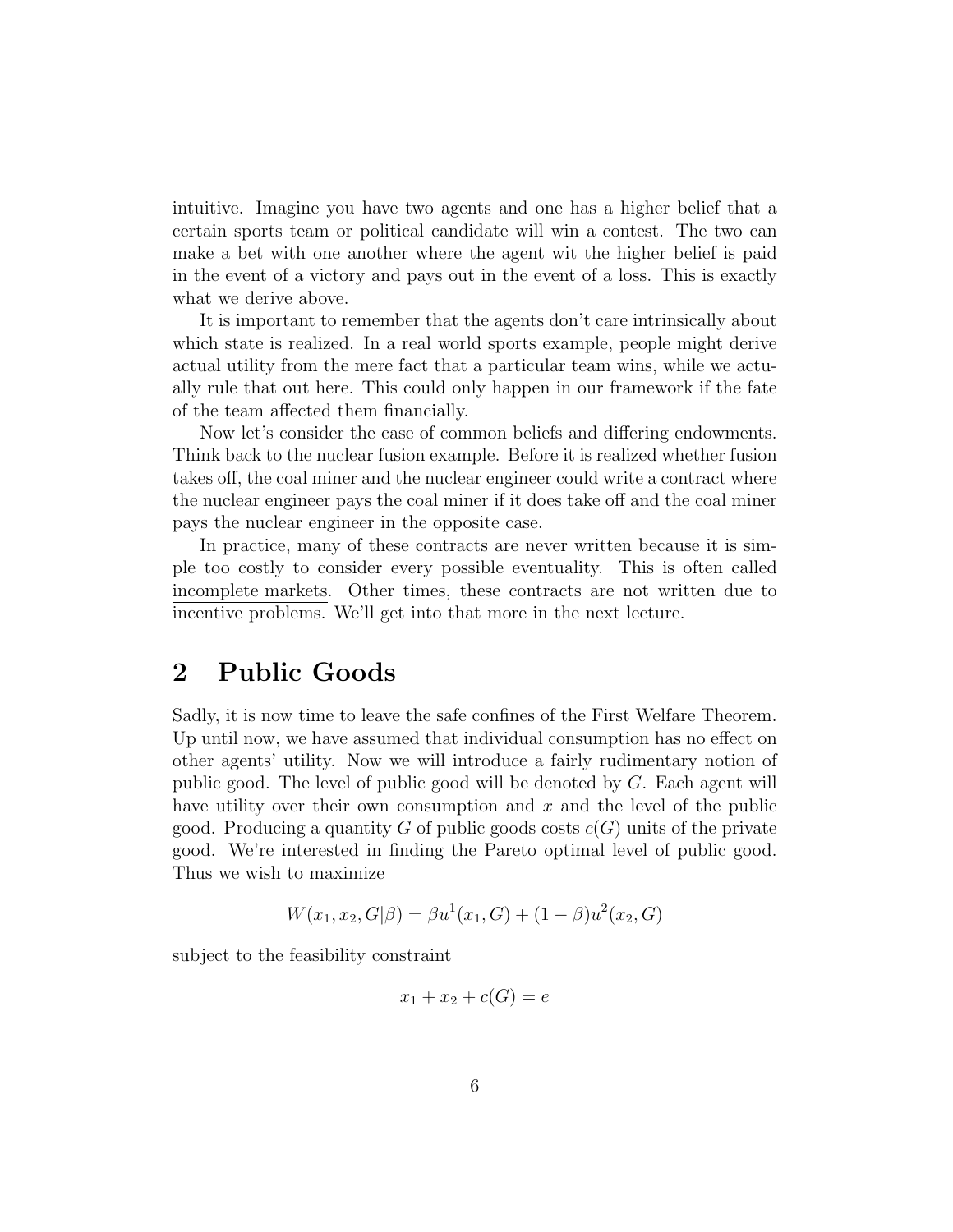where  $\beta$  is the weight that the social planner places on agent one. So the Lagrangian is

$$
\mathcal{L} = \beta u^1(x_1, G) + (1 - \beta)u^2(x_2, G) + \lambda(e - x_1 - x_2 - c(G))
$$
  
\n
$$
\Rightarrow \frac{\partial \mathcal{L}}{\partial x_1} = \beta u_x^1(x_1, G) - \lambda = 0
$$
  
\n
$$
\Rightarrow \frac{\partial \mathcal{L}}{\partial x_2} = (1 - \beta)u_x^2(x_2, G) - \lambda = 0
$$
  
\n
$$
\Rightarrow \frac{\partial \mathcal{L}}{\partial G} = \beta u_G^1(x_1, G) + (1 - \beta)u_G^2(x_2, G) - \lambda c'(G) = 0
$$

We can rearrange these to get

$$
u_x^1(x_1, G) = \frac{\lambda}{\beta} \text{ and } u_x^2(x_2, G) = \frac{\lambda}{1 - \beta}
$$

$$
\Rightarrow \left(\frac{\beta}{\lambda}\right) u_G^1(x_1, G) + \left(\frac{1 - \beta}{\lambda}\right) u_G^2(x_2, G) = c'(G)
$$

Then we arrive at

$$
\frac{u_G^1(x_1, G)}{u_x^1(x_1, G)} + \frac{u_G^2(x_2, G)}{u_x^2(x_2, G)} = c'(G)
$$
  

$$
\Rightarrow \frac{u_x^1(x_1, G)}{u_x^2(x_2, G)} = \frac{1 - \beta}{\beta}
$$

The first equation above governs the level of public good production, while the second governs the the allocation of private goods conditional on this level. In general, there are many efficient levels of public good production. However, suppose utility is quasi-linear, that is

$$
u^i(x_i, G) = x_i + v_i(G)
$$

So that  $u_x(x_i, G) = 1$  and  $u_G(x, G) = v'(G)$ . Then the first condition becomes

$$
v_1'(G) + v_2'(G) = c'(G)
$$

and the private good allocation is irrelevant. If we assume that  $v_i$  is concave and  $c$  is convex, then the above equation has a unique solution in  $G$ .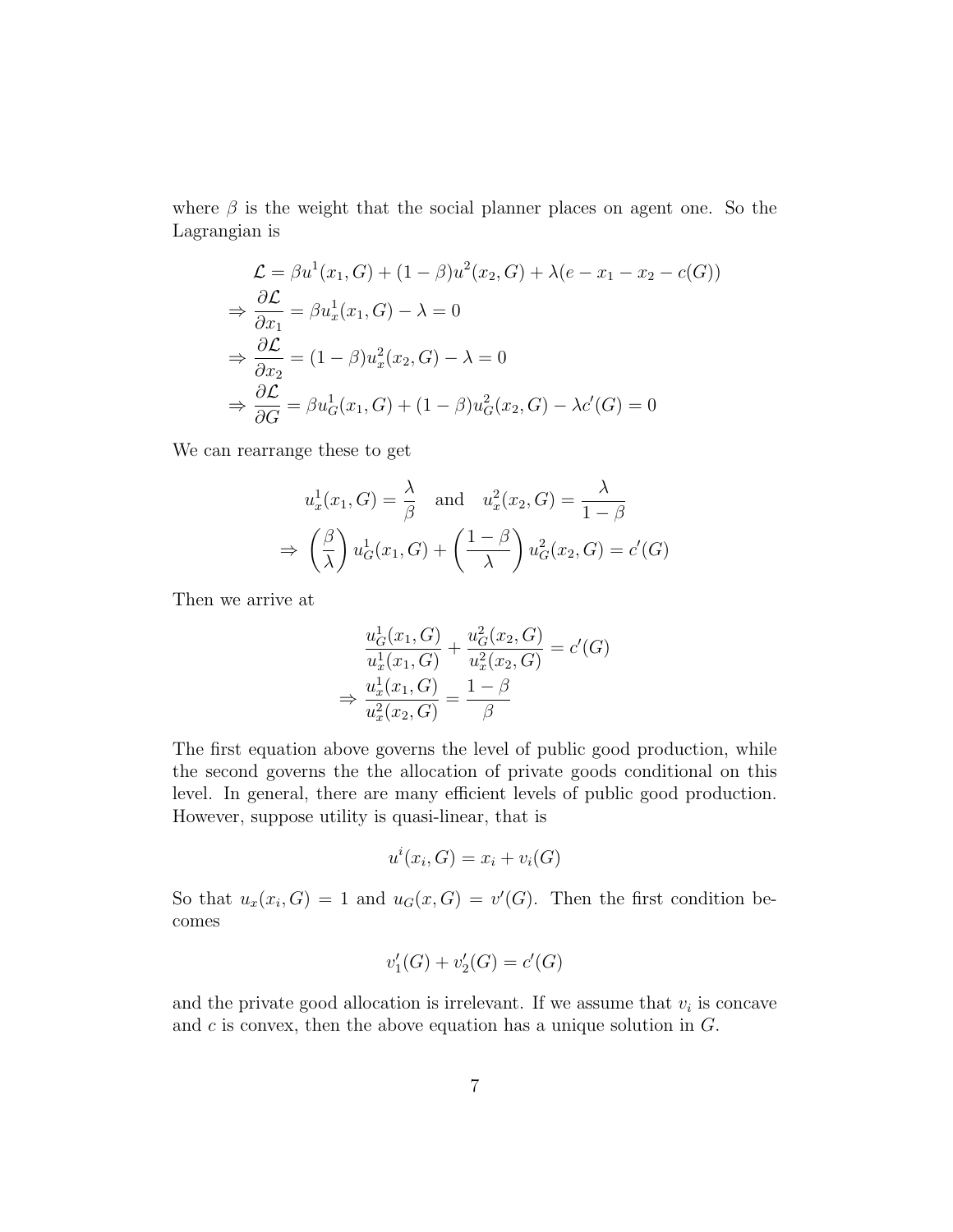Example 2. Let utility be given by

$$
u_i(x_i, G) = \log(x_i) + \alpha_i \log(G)
$$

and the cost of producing public goods by  $c(G) = G$ . The Lagrangian is

$$
\mathcal{L} = \beta [\log(x_1) + \alpha_1 \log(G)] + (1 - \beta) [\log(x_2) + \alpha_2 \log(G)] + \lambda(e - x_1 - x_2 - G)
$$
  
=  $\beta \log(x_1) + (1 - \beta) \log(x_2) + \bar{\alpha}(\beta) \log(G) + \lambda(e - x_1 - x_2 - G)$ 

where  $\bar{\alpha}(\beta) = \beta \alpha_1 + (1 - \beta) \alpha_2$  is the mean value of  $\alpha$ . This yields

$$
\frac{\partial \mathcal{L}}{\partial x_1} = \frac{\beta}{x_1} - \lambda = 0
$$

$$
\frac{\partial \mathcal{L}}{\partial x_2} = \frac{1 - \beta}{x_2} - \lambda = 0
$$

$$
\frac{\partial \mathcal{L}}{\partial G} = \frac{\bar{\alpha}(\beta)}{G} - \lambda = 0
$$

Plugging these into the feasibility constraint

$$
e = \frac{\beta}{\lambda} + \frac{1 - \beta}{\lambda} + \frac{\bar{\alpha}(\beta)}{\lambda}
$$

$$
\Rightarrow \lambda = \frac{1 + \bar{\alpha}(\beta)}{e}
$$

Now we can use this to find  $G$ 

$$
G = \frac{\bar{\alpha}(\beta)}{\lambda} = \frac{\bar{\alpha}(\beta)e}{1 + \bar{\alpha}(\beta)} = \frac{e}{\bar{\alpha}(\beta)^{-1} + 1}
$$

and private consumption

$$
x_1 = \frac{\beta}{\lambda} = \frac{\beta e}{1 + \bar{\alpha}(\beta)}
$$

$$
x_2 = \frac{1 - \beta}{\lambda} = \frac{(1 - \beta)e}{1 + \bar{\alpha}(\beta)}
$$

Now consider a voluntary contribution scheme for public good provision. Each agent chooses a level  $g_i$  to contribute to public good provision, so G is determined by

$$
c(G) = g_1 + g_2 \Rightarrow G = c^{-1}(g_1 + g_2)
$$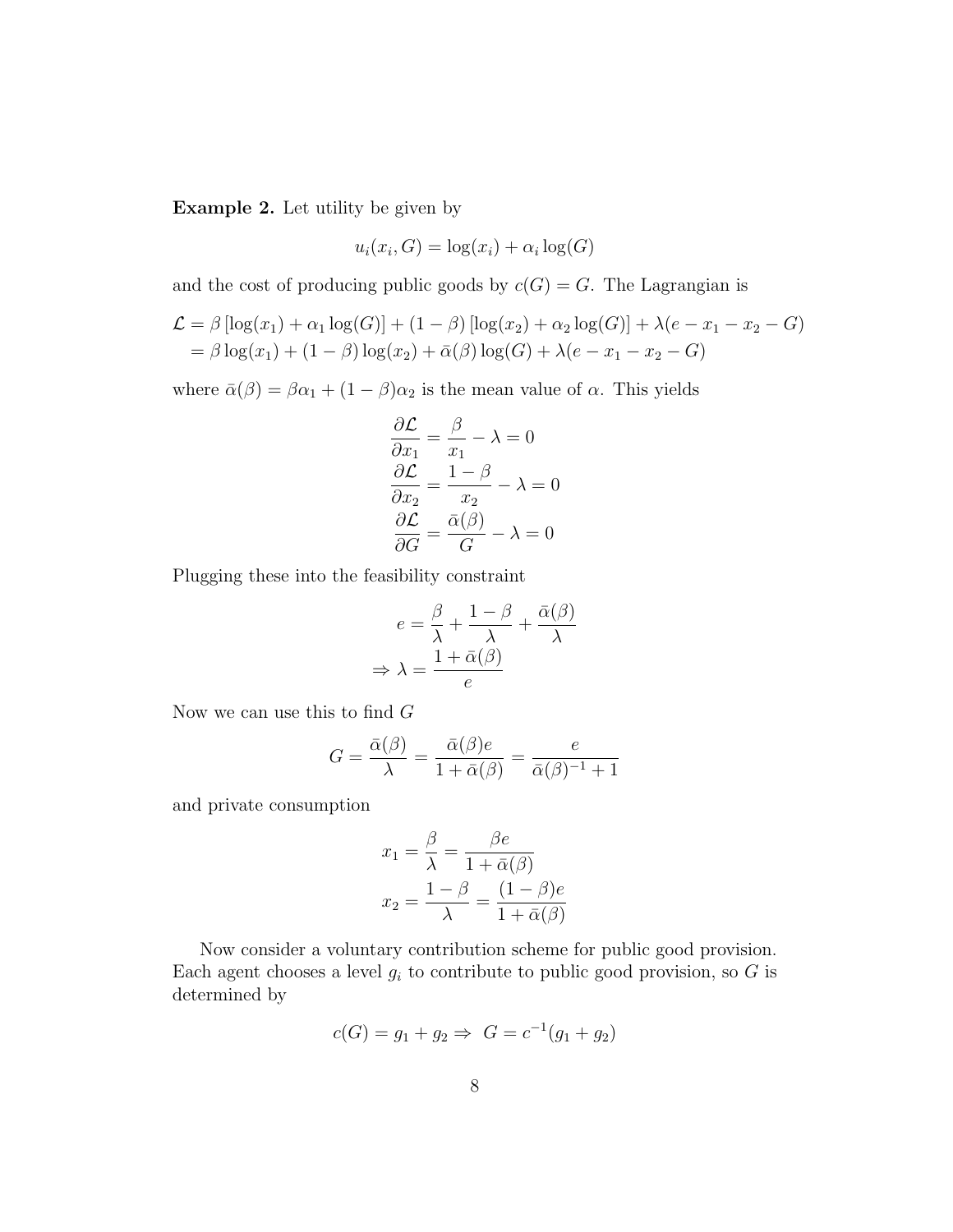We have the same utility structure as before, so for given  $g_1$  and  $g_2$ 

$$
u^{1}(g_{1}, g_{2}) = u^{1}(e_{1} - g_{1}, c^{-1}(g_{1} + g_{2}))
$$
  

$$
u^{2}(g_{1}, g_{2}) = u^{1}(e_{2} - g_{2}, c^{-1}(g_{1} + g_{2}))
$$

Each agent chooses their optimal  $q_i$  give the other agent's choice (Nash equilibrium). Taking the derivative yields

$$
\frac{\partial u_1}{\partial g_1} : \quad u_x^1(x_1, G) = (c^{-1})'(g_1 + g_2)u_G^1(x_1, G) = \frac{u_G^1(x_1, G)}{c'(G)}
$$
\n
$$
\frac{\partial u_2}{\partial g_2} : \quad u_x^2(x_2, G) = (c^{-1})'(g_1 + g_2)u_G^2(x_1, G) = \frac{u_G^2(x_2, G)}{c'(G)}
$$

Rearranging these yields

$$
\frac{u_G^1(x_1, G)}{u_x^1(x_1, G)} = \frac{u_G^2(x_2, G)}{u_x^2(x_2, G)} = c'(G)
$$

Comparing this to the expression for efficiency, we can see that there is an underprovision of the public good by virtue of the fact that  $c$  is a convex function  $(c'$  is increasing). In the quasi-linear case, the above condition becomes

$$
v_1'(G) = v_2'(G) = c'(G)
$$

Example 3. Using the same setup as the previous example, we will now find the equilibrium in the voluntary provision case. The utilities can be expressed as

$$
u^{1}(g_{1}, g_{2}) = \log(e_{1} - g_{1}) + \alpha^{1} \log(g_{1} + g_{2})
$$

$$
u^{2}(g_{1}, g_{2}) = \log(e_{2} - g_{2}) + \alpha^{2} \log(g_{1} + g_{2})
$$

Taking derivatives, we find

$$
\frac{\partial u^1}{\partial g_1} = \frac{-1}{e_1 - g_1} + \frac{\alpha^1}{g_1 + g_2} = 0 \Rightarrow \frac{G}{\alpha^1} = e_1 - g_1
$$
  

$$
\frac{\partial u^2}{\partial g_2} = \frac{-1}{e_2 - g_2} + \frac{\alpha^2}{g_1 + g_2} = 0 \Rightarrow \frac{G}{\alpha^2} = e_2 - g_2
$$